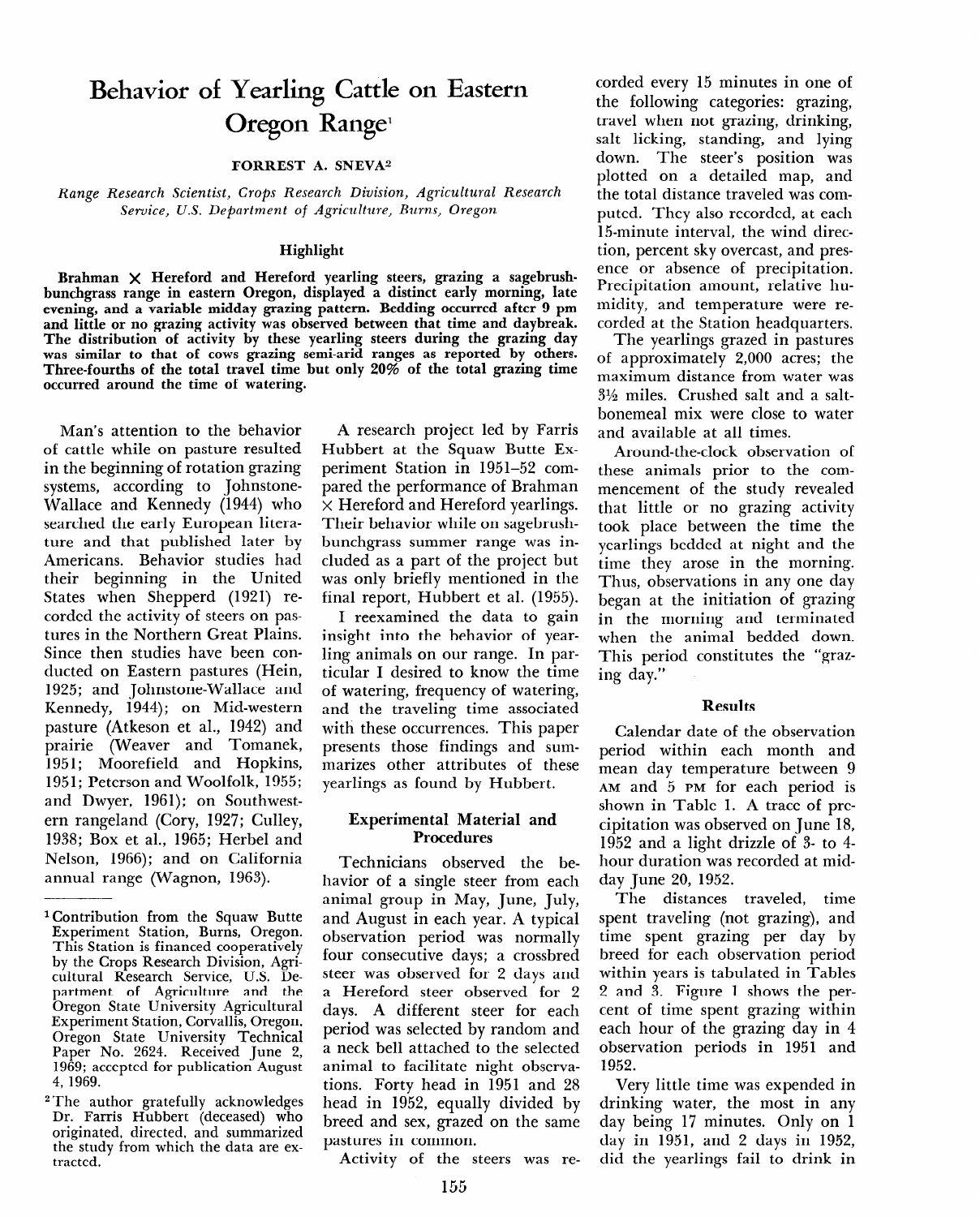|        | 1951          |      | 1952          |      |  |
|--------|---------------|------|---------------|------|--|
| Period | Date          | Temp | Date          | Temp |  |
|        | $5/24 - 5/30$ | 60   | $5/17 - 5/30$ | 69   |  |
| 9      | $6/19 - 6/22$ | 72   | $6/17 - 6/20$ | 70   |  |
| 3      | $7/17 - 7/20$ | 83   | $7/15 - 7/18$ | 81   |  |
|        | $8/14 - 8/18$ | 84   | $8/5 - 8/8$   | 82   |  |
| 5      |               |      | $8/26 - 8/29$ | 73   |  |

**Table 1. Calendar dates and mean day temperatures ("F) of each observation period in 1951 and 1952.** 

|                          |  | Table 2. Summary of average distance (miles) traveled, average time (hours) |  |  |  |
|--------------------------|--|-----------------------------------------------------------------------------|--|--|--|
|                          |  | spent traveling (not grazing), and average time spent grazing per day       |  |  |  |
|                          |  | during eight 24-hour observation periods by Hereford and Brahman X Here-    |  |  |  |
| ford steers during 1951. |  |                                                                             |  |  |  |

|                    | Herefords                   |                |                 | Braham $\times$ Herefords |                |                 |  |
|--------------------|-----------------------------|----------------|-----------------|---------------------------|----------------|-----------------|--|
| Period<br>observed | <b>Distance</b><br>traveled | Travel<br>time | Grazing<br>time | Distance<br>traveled      | Travel<br>time | Grazing<br>time |  |
|                    | 4.8                         | 0.46           | 9.7             | 5.7                       | 0.55           | 10.7            |  |
| 2                  | 4.8                         | 1.50           | 8.7             | 3.1                       | 0.38           | 10.7            |  |
| 3                  | 4.2                         | 0.85           | 8.4             | 3.4                       | 0.65           | 8.3             |  |
| 4                  | 5.3                         | 2.00           | 9.2             | 3.2                       | 0.70           | 7.5             |  |
| Avg.               | 4.8                         | 1.20           | 9.0             | 3.8                       | 0.57           | 9.3             |  |

**Table 3. Summary of average distance (miles) traveled, average time (hours) spent traveling (not prazing), and average time spent grazing per day during twenty 24-hour observation periods by Hereford and Brahman X Hereford steers during 1952.** 

| Period | <b>Herefords</b>     |                |                 | Brahman $\times$ Herefords  |                |                 |
|--------|----------------------|----------------|-----------------|-----------------------------|----------------|-----------------|
|        | Distance<br>traveled | Travel<br>time | Grazing<br>time | <b>Distance</b><br>traveled | Travel<br>time | Grazing<br>time |
|        | 5.1                  | 0.86           | 10.5            | 8.0                         | 1.35           | 8.8             |
| 2      | 4.2                  | 0.29           | 9.6             | 6.8                         | 0.88           | 9.4             |
| 3      | 6.6                  | 0.43           | 10.4            | 5.0                         | 0.18           | 8.8             |
| 4      | 3.1                  | 0.13           | 10.5            | 5.0                         | 0.34           | 10.2            |
| 5      | 4.0                  | 0.38           | 11.3            | 5.2                         | 0.41           | 10.7            |
| Avg.   | 4.6                  | 0.42           | 10.4            | 6.0                         | 0.63           | 9.6             |

a 24-hour period. The steers drank water 1.9 and 1.6 times per day, respectively in 1951 and 1952. The times of drinking varied; 30% occurred between 6 **AM** and 12 noon, 53% from noon to 4 **PM,** and the remaining times between 4 **PM** and 8 **PM.** 

In the hour before the drinking hour 47% of the time was spent  $\frac{1}{2}$  in the time was specified.  $\frac{1}{2}$  grazing and  $\frac{1}{2}$  or  $\frac{1}{2}$  the during Grazing and traveling time during<br>the hour of drinking each acche nour of  $\lim_{s \to 1} s$  can ac  $G_{\text{t}}$  to  $\frac{1}{4}$  increased to  $\frac{1}{4}$  increased to  $\frac{1}{4}$  increased to  $\frac{1}{4}$ Grazing time increased to 44% in<br>the hour after the drinking hour; travel time decreased to 11%. Although a large portion (75%) of the day's travel time occurred in  $\frac{1}{2}$   $\frac{3}{2}$   $\frac{1}{2}$   $\frac{3}{2}$   $\frac{1}{2}$   $\frac{3}{2}$   $\frac{1}{2}$   $\frac{3}{2}$   $\frac{1}{2}$   $\frac{3}{2}$   $\frac{1}{2}$   $\frac{3}{2}$   $\frac{1}{2}$   $\frac{3}{2}$   $\frac{1}{2}$   $\frac{3}{2}$   $\frac{1}{2}$   $\frac{1}{2}$   $\frac{1}{2}$   $\frac{1}{2}$   $\frac{1}{2}$   $\frac{1}{2}$  only a small portion (20%) of the  $\lim_{\epsilon \to 0} \frac{1}{\epsilon}$  in the same  $\lim_{\epsilon \to 0} \frac{1}{\epsilon}$ grazing took place in the same 3 hours.

In 1951 animals took salt in 5 days of the 16; but in 1952 this incays of the 10, but  $\ln 10.26$  this  $\ln$  $\frac{d}{dx}$  and  $\frac{d}{dx}$  of the salt of  $\frac{d}{dx}$ . animals took salt most often immediately prior to or immediately after watering. Twenty-five minutes was the longest time spent in<br>taking salt.

Beginning at daybreak the steers

grazed for a period of approximately 5 hours (Fig. 1). In the following 7 hours, grazing was variable with no established pattern. Grazing began again in late afternoon and continued without interruption until dark when the animals began to bed down. Once bedded these animals tended to remain lying down until daybreak. The steers grazed 40% of the 24 hour day, or 53% of the grazing day.

#### **Discussion**

Hubbert et al. (1955) found greater differences within breeds than between breeds; thus, the breed differences shown in Tables 1 and 2 are not statistically significant.

Yearling steers grazing sagebrushbunchgrass ranges differed very little in their pattern of daylight activity from that of cows observed elsewhere on semi-arid ranges (Cory, 1927; Wagnon, 1963; Dwyer, 1961; Weaver and Tomanek, 1951; and Moorefield and Hopkins, 195 1).

Bedding down for the night occurred after 9 **PM.** This was 1 to 2 hours later than that recorded from most other studies. A possible source for explaining such differences may be the time standard used. The time of sunrise recorded in field notes of this study indicate that the time standard used was Pacific Daylight Saving Time. Once bedded, the steers seldom arose to gradient under differential  $\mathbf{m}$  and  $\mathbf{m}$  and  $\mathbf{m}$  and  $\mathbf{m}$  and  $\mathbf{m}$  are  $\mathbf{m}$ graze until daylight. This differs<br>from published reports and may be due to the class of animal being observed.

The mean number of times the animals watered per days agrees animals watered per days agree  $(1968)$  and Box et al.  $(1968)$ . The al.  $(1968)$ .  $(1963)$  and Box et al.  $(1965)$ . The taking of salt occurred less frequently in this study than that reported by Box et al. (1965), Dwyer  $(1961)$ , and Wagnon  $(1963)$ . This difference may be due to the form of salt offered, the class of animal being observed or salt content of<br>the forage.  $\text{Hence}$ 

therefore steers traveled about the same distance in each year. The<br>distance traveled falls within the